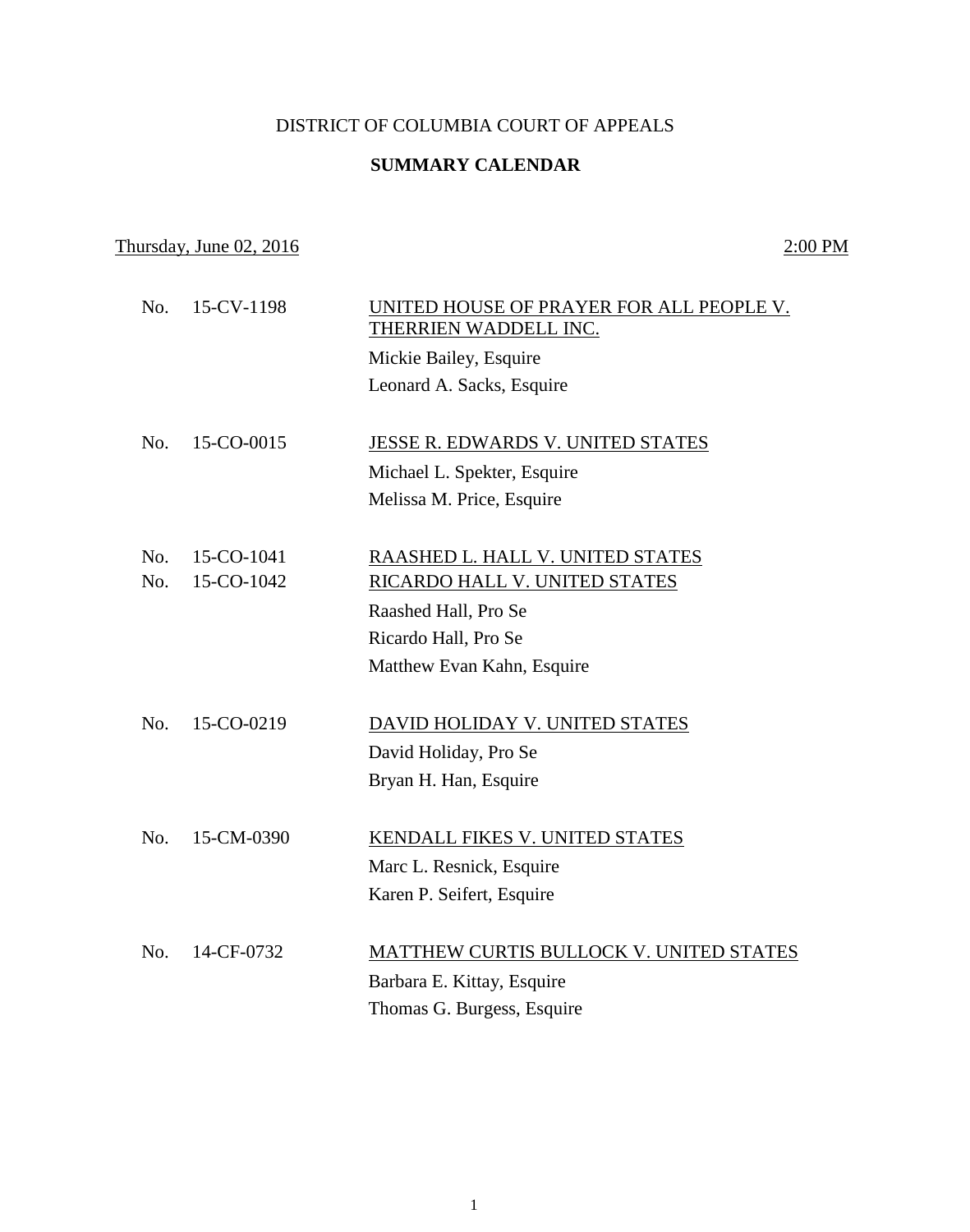## Wednesday, June 08, 2016 2:00 PM

| No. | 14-CV-1465            | <b>BILL TAYLOR V. GREGORY MOTEN</b>                |
|-----|-----------------------|----------------------------------------------------|
|     |                       | Bill Taylor, Pro Se                                |
| No. | 15-FM-0489            | <u>SYLVIA RYAN-WEBSTER V. PAUL S. WEBSTER, SR.</u> |
|     |                       | Sylvia Ryan-Webster, Pro Se                        |
|     |                       | Jeanett P. Henry, Esquire                          |
| No. | 15-CV-1108            | HENOK ARAYA V. DAVID SHAMES, ET AL                 |
|     |                       | Henok Araya, Pro Se                                |
|     |                       | David Shames, Pro Se                               |
|     |                       | Stephen Shames, Pro Se                             |
|     |                       | Patricia Sweeney, Pro Se                           |
|     |                       | Thomas J. Kokolis, Esquire                         |
| No. | 15-CO-0749            | ANDRENA D. CROCKETT V. UNITED STATES               |
| No. | 15-CO-1285            | ANDRENA D. CROCKETT V. UNITED STATES               |
|     |                       | Vincent A. Jankoski, Esquire                       |
|     |                       | Grace B. Richards, Esquire                         |
| No. | 15-CM-0685            | DELONTE N. KING V. UNITED STATES                   |
|     |                       | Joel Robert Davidson, Esquire                      |
|     |                       | Alissa Kempler, Esquire                            |
| No. | 15-CF-0737            | STEPHON BROWN V. UNITED STATES                     |
|     |                       | Sicilia C. Englert, Esquire                        |
|     |                       | Kristina L. Ament, Esquire                         |
|     | Friday, June 17, 2016 | $2:00$ PM                                          |
| No. | 15-AA-0832            | MARRIOTT INTERNATIONAL, ET AL V. D.C. DEP'T OF     |
|     |                       | <b>EMPLOYMENT SERVICES</b>                         |
|     |                       | Sarah M. Burton, Esquire                           |
|     |                       | Rebekah Miller, Esquire                            |
|     |                       |                                                    |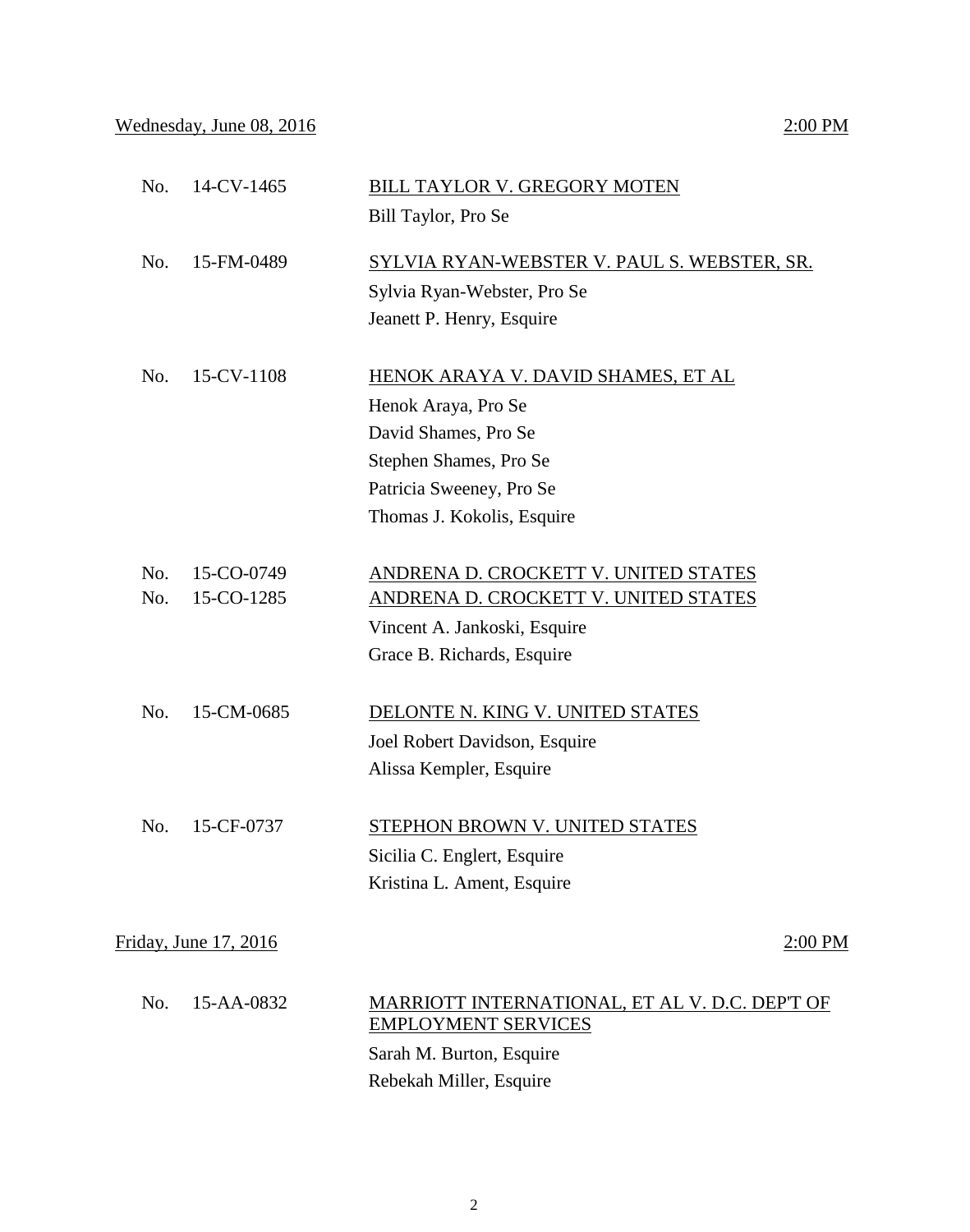| No. | 15-AA-0922            | MCCORMICK & SCHMICK RESTAURANT CORP. V. D.C.<br>ALCOHOLIC BEVERAGE CONTROL BOARD |
|-----|-----------------------|----------------------------------------------------------------------------------|
|     |                       | Stephen J. O'Brien, Esquire                                                      |
|     |                       | James C. McKay, Jr., Esquire                                                     |
| No. | 15-CM-0879            | TIMOTHY L. HILL V. UNITED STATES                                                 |
|     |                       | Thomas W. Ullrich, Esquire                                                       |
|     |                       | Jason Feldman, Esquire                                                           |
| No. | 15-CM-1194            | OMAR A. ESCOFFERY V. UNITED STATES                                               |
|     |                       | Russell Bikoff, Esquire                                                          |
|     |                       | Alissa Kempler, Esquire                                                          |
| No. | 15-CF-0263            | DANIEL GRIFFIN V. UNITED STATES                                                  |
|     |                       | Enid Hinkes, Esquire                                                             |
|     |                       | Danielle M. Kudla, Esquire                                                       |
| No. | 15-CV-0921            | SARAH KINABO V. CAPITOL PARK TOWER LLC                                           |
| No. | 15-CV-1011            | SARAH KINABO V. CAPITOL PARK TOWER, LLC                                          |
|     |                       | Sarah Kinabo, Pro Se                                                             |
|     | Friday, June 24, 2016 | $2:00$ PM                                                                        |
| No. | 15-AA-1055            | JACQUELINE O. LLEWELLYN V. D.C. DEP'T OF<br><b>EMPLOYMENT SERVICES</b>           |
|     |                       | Benjamin T. Boscolo, Esquire                                                     |
|     |                       | Scott E. Snyder, Esquire                                                         |
| No. | 15-CV-0608            | RONDA NUNNALLY V. D.C. METROPOLITAN POLICE<br>DEP'T                              |
|     |                       | Frederic W. Schwartz, Jr., Esquire                                               |
|     |                       | James C. McKay, Jr., Esquire                                                     |